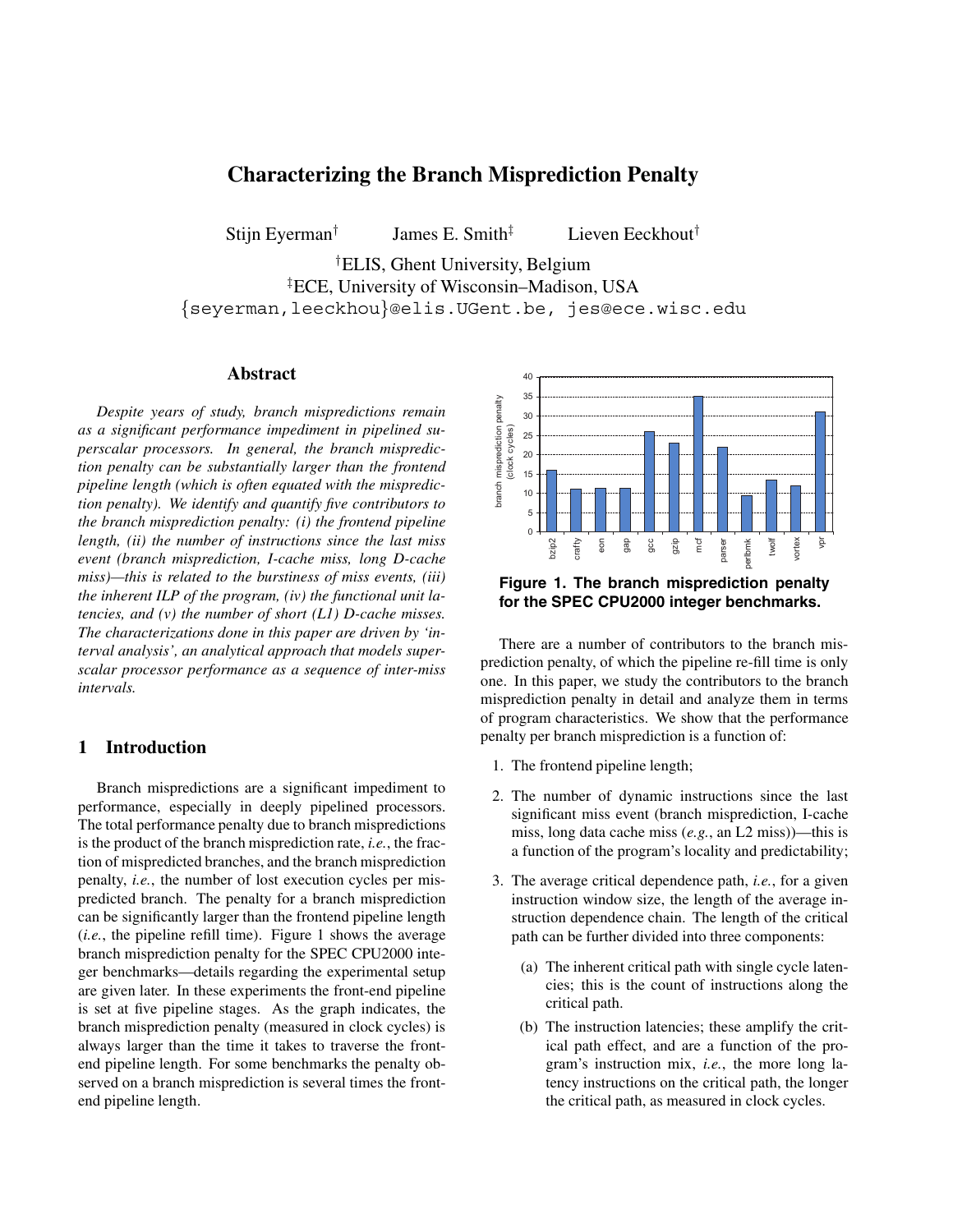(c) The number of short (L1) data cache misses; these further amplify the critical path length. In our analysis, L1 data cache misses are modeled separately from the other types of miss events because, in general, their effect on performance is different. With adequate load/store queuing, L1 data cache miss latencies can be successfully overlapped with other instructions, unlike the other types of miss events.

This paper also demonstrates an application of *interval analysis* – a general technique for modeling superscalar processors. In interval analysis, superscalar processor performance is viewed as a sequence of inter-miss intervals. The misses that define the intervals are branch mispredictions, (L1 and L2) I-cache misses and long (L2) D-cache misses. Interval analysis allows sections of dynamic program execution to be studied more-or-less in isolation; we will use it to isolate mispredicted branch behavior.

## **2 Experimental setup**

#### **2.1 Processor model**

We consider superscalar processors as illustrated in Figure 2. This is a more-or-less generic processor, similar in style to many processors in use today. The processor, as drawn, incorporates a number of design parameters and program-related characteristics that affect the overall performance. A key parameter, often referred to as the "width" of the superscalar processor, is denoted as *I* in Figure 2. The width defines the number of instructions that each pipeline stage can process per cycle, as well as the rate at which instruction issue, execution, and commit can be sustained.

At the left side of the figure is the instruction delivery subsystem which combines elements of instruction fetch, instruction buffering, and branch prediction. It is important that the instruction delivery subsystem provides a sustained flow of instructions that matches the capacity of the rest of the processor to issue, execute, and commit instructions. Because of the variability in dynamic basic block sizes (distances between branches), the peak fetch width, parameter *F* in Figure 2, will typically be larger than the pipeline width, with an instruction fetch buffer to moderate the flow into the pipeline.

After instructions are fetched, they are decoded, their registers are renamed, and they are dispatched into an instruction issue buffer and a reorder buffer (ROB). In a modern superscalar processor, the instruction issue buffer is separate from the ROB. The role of the ROB is to maintain the architected instruction ordering so that the correct process state can be restored in the event of a trap or a branch misprediction.

| benchmark | input            | simulation point |
|-----------|------------------|------------------|
| bzip2     | program          | 10               |
| crafty    | ref              |                  |
| eon       | rushmeier        | 19               |
| gap       | ref              | 2,095            |
| gcc       | 166              | 100              |
| gzip      | graphic          |                  |
| mcf       | ref              | 317              |
| parser    | ref              | 17               |
| perlbmk   | makerand         | 2                |
| twolf     | ref              | 32               |
| vortex    | ref <sub>2</sub> | 58               |
| vpr       | route            | 72               |

**Table 1. The benchmarks used in this paper along with their inputs and simulation points.**

In this study, we assume that the superscalar processor is *balanced* with respect to its given width and the programs that will be run on it. This means that the issue buffer and ROB sizes are adequate to achieve the maximum issue rate in the absence of significant miss events such as branch mispredictions, I-cache misses and long (L2) D-cache miss events. Short (L1) D-cache miss events are treated differently since L1 D-cache misses can be hidden through the out-of-order execution of independent instructions [2]. Adequate load/store buffering and a sufficiently large instruction window can hide most of the L1 D-cache miss penalties with almost no performance loss. This requires the ROB, the issue buffer and related structures to be sized appropriately in a balanced design.

When significant miss events (such as branch mispredictions, I-cache misses and long D-cache misses) are considered, the maximum issue rate can no longer be achieved all (or most) of the time, but intuitively, balance means that the maximum issue rate can still be achieved at least some of the time<sup>1</sup>. The assumption of a balanced design also assumes adequate fetch resources to provide sustained instruction delivery at the rate equal to the issue width.

#### **2.2 Simulation infrastructure and method**

All simulation results are measured using a modified version of SimpleScalar/Alpha v3.0. We use all the integer SPEC CPU2000 benchmarks; we do not consider the floating-point benchmarks because these benchmarks suffer less from branch mispredictions. In order to limit the total simulation time in our experiments we use the (single) 100M simulation points provided by SimPoint [5]. Table 1 shows the benchmarks and their reference input. The binaries are taken from the SimpleScalar website<sup>2</sup>. The superscalar processor model that we assume in this study is tabulated in Table 2. All results presented in this paper are based on this processor model unless mentioned otherwise.

<sup>1</sup>Note that we do not provide an exact number for what 'some of the time' means. This is up to the designer, but is probably at least 5 percent. <sup>2</sup>http://www.simplescalar.com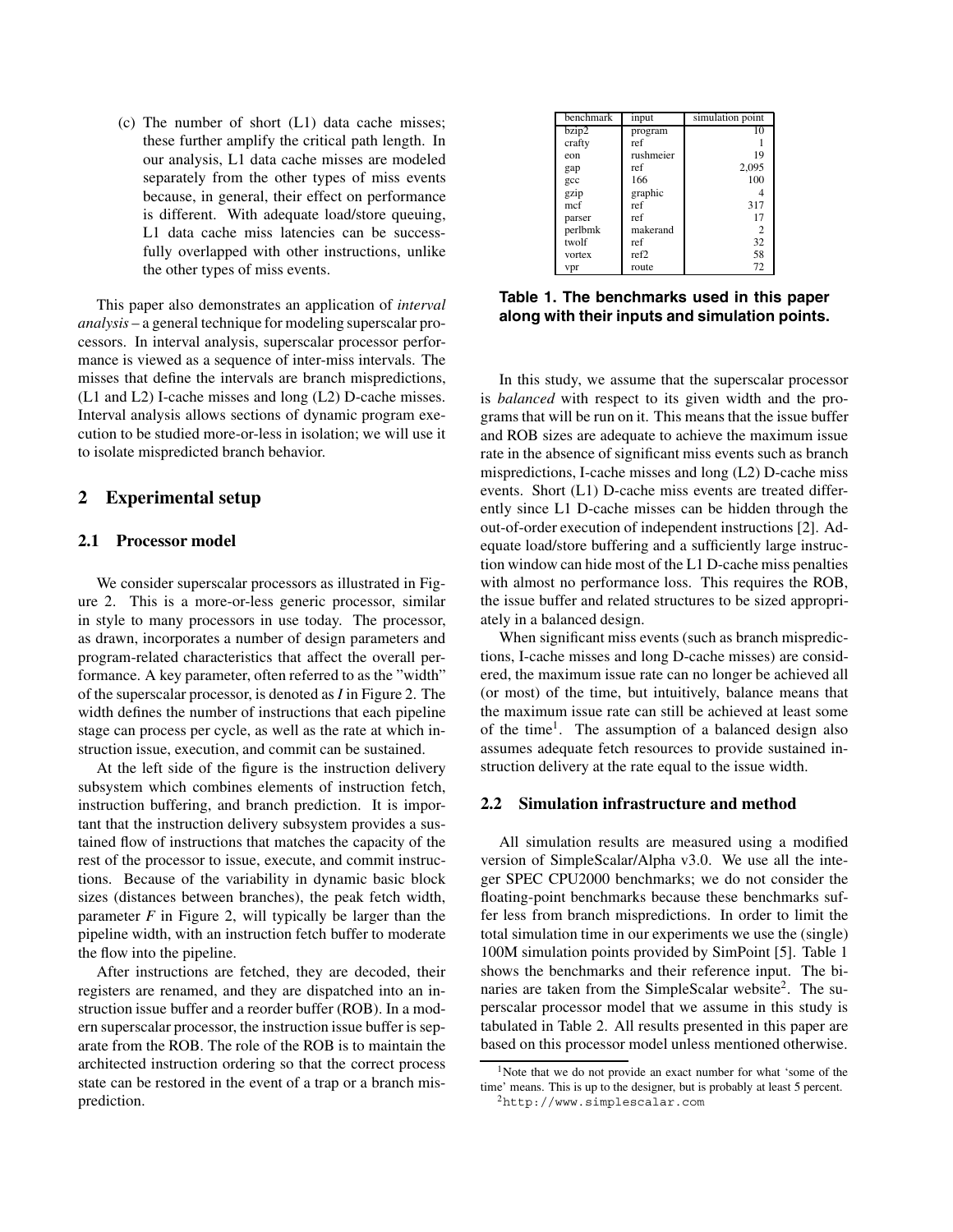

**Figure 2. A superscalar processor.**

| ROB                  | $64$ entries                                                  |
|----------------------|---------------------------------------------------------------|
| processor width      | $D = I = R = 4$ wide                                          |
| fetch width $F$      | 8 wide                                                        |
| latencies            | load 2 cycles, mul 3 cycles, div 20 cycles, arith/log 1 cycle |
| L1 I-cache           | 8KB direct-mapped, 32-byte cache lines                        |
| L1 D-cache           | 16KB 4-way set-associative, 32-byte cache lines               |
| L <sub>2</sub> cache | unified, 1MB 8-way set-associative, 128-byte cache lines      |
|                      | 12 cycle access time                                          |
| main memory          | 200 cycle access time                                         |
| branch predictor     | hybrid predictor consisting of 4K-entry meta, bimodal and     |
|                      | gshare predictors                                             |
| front-end pipeline   | 5 stages                                                      |

**Table 2. Processor model assumed in our experimental setup.**

## **3 Interval analysis**

We will study the effects of branch mispredictions using interval analysis, a method which gives insight into the interactions in a superscalar processor without the detail of tracking individual instructions. With interval analysis, execution time is broken into discrete intervals by disruptive miss events (such as cache misses and branch mispredictions). Then, statistical processor and program behavior allows us to characterize superscalar behavior for each interval type.

The basis for the model is that a superscalar processor is designed to stream instructions through its various pipelines and functional units, and under optimal conditions, it sustains a level of performance equal to its issue (or commit) width. However, the smooth flow of instructions is often disrupted by miss events such as cache misses and branch mispredictions. When a miss event occurs, the issuing of useful instructions eventually stops; there is then a period when no useful instructions are issued until the miss event is resolved and instructions can once again begin flowing.

This interval behavior is illustrated in Figure 3. The number of instructions committed per cycle (IPC) is shown on the Y axis and time (in clock cycles) is on the X axis. As illustrated in the figure, the effects of miss events divide execution time into intervals. Intervals begin and end at the points where instructions just begin issuing and committing following recovery from the preceding miss event. That is, the interval includes the time period where no instructions are issued following a particular miss event. We define interval execution time as the number of clock cycles to execute an interval and we define interval length as the number of (correct-path) instructions executed in the interval.

By dividing execution time into intervals, we can then analyze the performance behavior of the intervals individually. In particular, we can, based on the type of interval (the miss event that terminates it), describe and evaluate the key performance characteristics.

An incomplete version of interval analysis for studying instruction delivery was proposed by Michaud *et al.* [3, 4]. A more complete method for interval analysis, extended to other types of miss events, was proposed by Taha and Wills [6]; in that work, penalties due to miss events were generated experimentally. Karkhanis and Smith [2] propose analytical models for various types of miss event behavior and validate them experimentally. However, their models are applied in a dual approach to interval analysis, which we call *gap analysis* here. Gap analysis assumes that steadystate performance is sustained most of the time. When a miss event occurs, performance falls to zero; when the miss is resolved, performance ramps up again to steady-state. The result is a gap in the steady-state performance. Interval analysis and gap analysis might appear to be equivalent. However, there is one subtle but important difference. In cases where miss events occur close together (in bursts),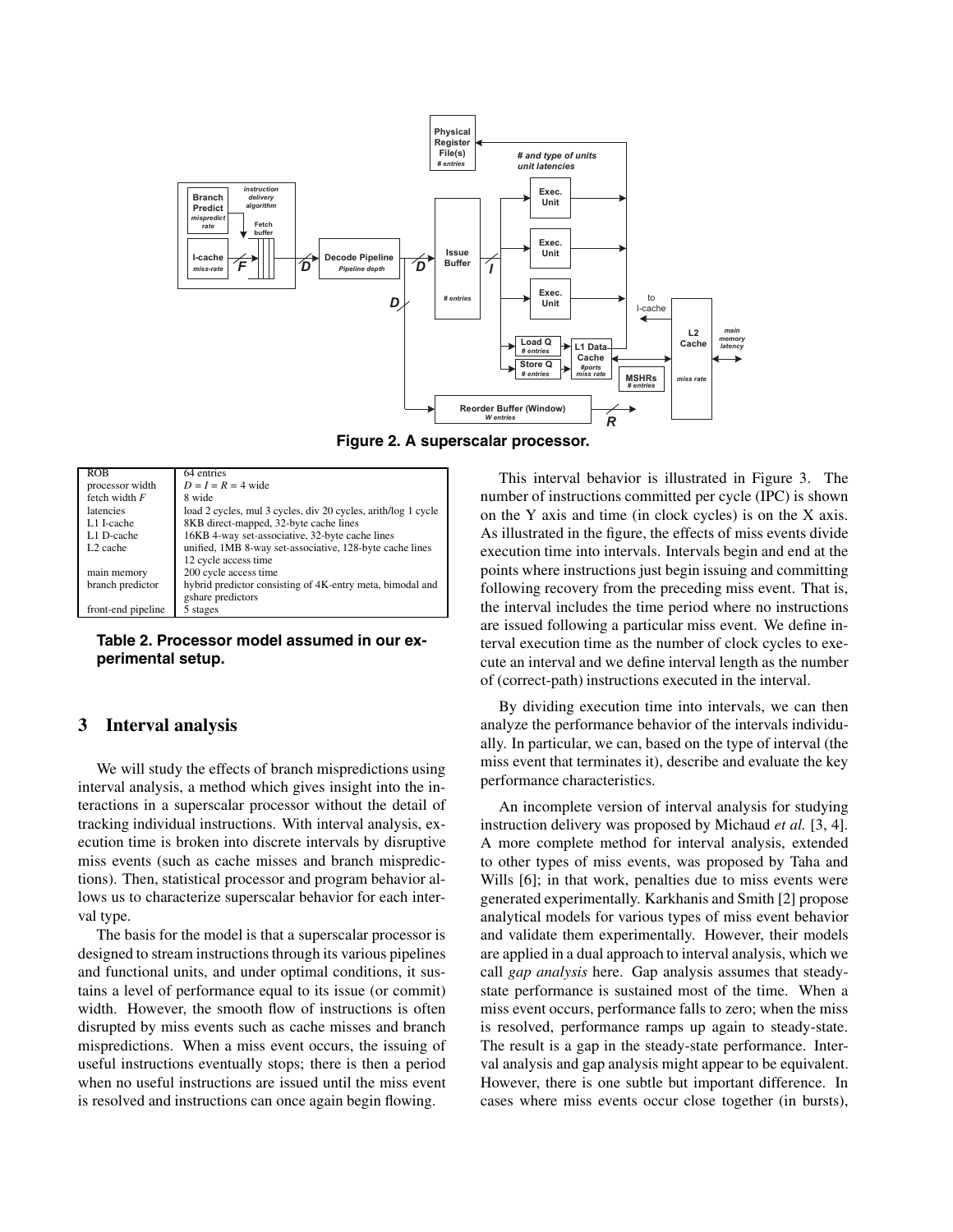

**Figure 3. Basic idea of interval analysis: performance can be analyzed by dividing time into intervals between miss events.**



**Figure 4. Interval behavior for a branch misprediction.**

steady-state performance is never achieved. These situations are handled more naturally through interval analysis.

## **3.1 Branch misprediction intervals**

Figure 4 shows the timing for a branch misprediction interval. This graph plots the number of instructions issued (Y-dimension) versus time (X-dimension); in a sense, this is average or typical behavior and the plot has been smoothed for clarity. At the beginning of the interval, instructions begin to fill the window and instruction issue ramps up. Then, at some point, the mispredicted branch enters the window. At that point, the window begins to drain good instructions (*i.e.*, those that will eventually commit). Here, the emphasis is on good instructions, because miss-speculated instructions following the mispredicted branch will continue filling the window, but they will not contribute to the issuing of good instructions. Nor, generally speaking, will they inhibit the issuing of good instructions if it is assumed that the oldest ready instructions are allowed to issue first.

Eventually, the mispredicted branch is discovered. An important observation is that this very often coincides with the end of the window drain; *i.e.*, the mispredicted branch instruction is one of the very last good instructions to be executed. This observation is supported by the data in Figure 5, collected for the SPEC benchmarks. This graph shows the difference between the window drain time and the branch resolution time measured in number of cycles, given as a percentage of the number of branch mispredictions. We



**Figure 5. Difference in number of cycles between window drain time and branch resolution time.**

observe that between 70% and 95% of the time, the mispredicted branch instruction is issued during the same cycle as the issue buffer becomes drained. The only exception is benchmark vpr where most of the time is spent in a loop with a recurrent, loop-carried dependence for which the loop-terminating branch is independent of the long dependence chain.

When the mispredicted branch is resolved, the pipeline is flushed and is re-filled with instructions from the correct path. During this re-fill time, there is a zero-issue region where no instructions issue, and, given our above observation, the zero-region is approximately equal to the time it takes to re-fill the front-end pipeline (*i.e.*, a number of clock cycles equal to the front-end pipeline length.)

For a balanced pipeline, the timing analysis for a branch misprediction interval is shown in Figure 6. Here, the total interval time has three sub-intervals (A, B, and C in the figure). The time required for the first sub-interval A is simply *n/I*, the total number of instructions in the interval (*n*) divided by the issue width  $(I)$ ; this is the time from the beginning of the interval until the mispredicted branch is placed (dispatched) into the window.

The second sub-interval B is the time it takes for the misprediction to be discovered after the branch is dispatched into the window. If we assume that the branch is the last good instruction to be issued and executed, then the time for the second sub-interval is approximately equal to the time it takes to empty (drain) the window of good instructions be-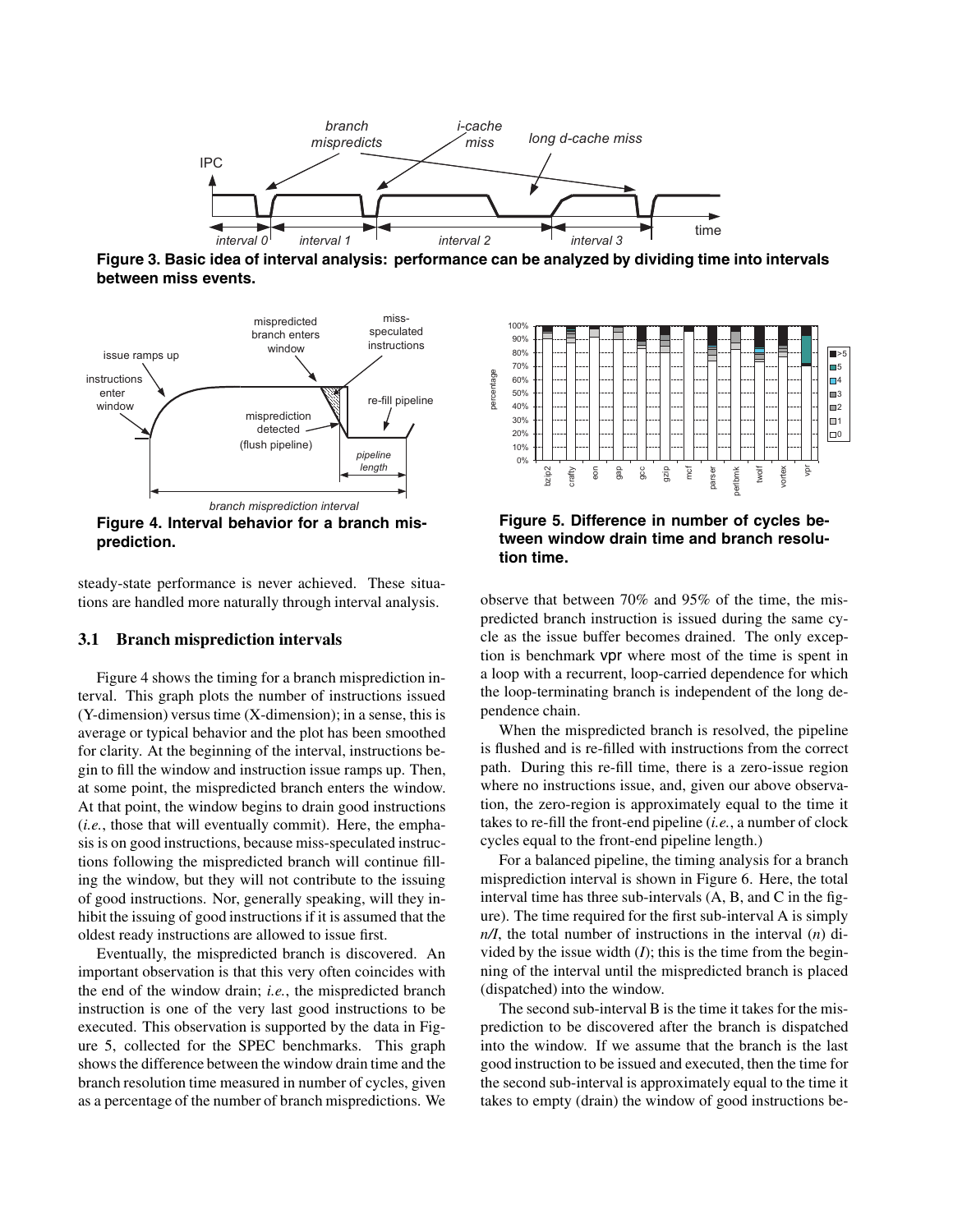

**Figure 6. Timing for an interval ending in a mispredicted branch; assumes a balanced processor design.**

ginning at the time the mispredicted branch enters the window, *i.e.*,  $B = D$ . The third sub-interval C is the pipeline fill time and is equal to the pipeline length.

**Defining the branch misprediction penalty.** A key observation regarding the first sub-interval, A, is that in a balanced processor, instructions can always be placed into the window at a sustained rate of *D* instructions per cycle. Even though instructions do not initially issue at the (maximum) issue rate *I*, as the window eventually becomes full, the issue rate will rise to *I*, so the window is emptied at the same rate it is being filled, and balance will be achieved. The point is that in a balanced processor, dispatch will never (or very rarely) block due to a full window in the absence of miss events. It then follows that the branch misprediction penalty is the difference between the time the mispredicted branch first enters the window and the time the first correctpath instruction enters the window following discovery of the misprediction, *i.e.*, B+C in terms of Figure 6.

**Contributors to the branch misprediction penalty.** If the number of instructions preceding the mispredicted branch is sufficiently large, then the penalty will be nearly a full window drain time (which, as we shall see, can be longer than the pipeline fill time) plus the pipeline fill time. That is, the penalty can be more than twice the pipeline fill time. On the other hand, if the interval preceding the mispredicted branch is very short, then the penalty is closer to a single pipeline fill time. This means that when there is a burst of branch mispredictions, the branch misprediction penalty will be shorter than for isolated branch mispredictions.

A second observation is that the branch misprediction penalty is a function of the program's average critical dependence path length (for a given window size). This is an important program characteristic. In general, we are interested in not only the critical path that leads to a mispredicted branch, but also the critical path length averaged over all instruction windows [4]. A program's instruction level parallelism (ILP) is inversely related to its average critical path length; *i.e.*, the longer the average critical path, the less the ILP.

The drain time is influenced by the average critical path length in two ways. First, a program with a long average critical path (low ILP) requires more instructions in the ROB to sustain the maximum issue width during steadystate. As such, when a mispredicted branch enters the window, there will be more instructions buffered in the window for a long critical path program than for a short critical path program. Obviously, draining a large number of instructions from the window takes longer than draining a small number of instructions. Then, the second drain time effect is that a program with a longer average critical path will drain the window at a slower rate, thereby increasing the branch misprediction penalty even further. This, and other, related effects are discussed in more detail in section 5.

#### **3.2 Interactions with other miss events**

Branch mispredictions do not occur in isolation; they interact with other miss events. The penalty for a particular branch misprediction often depends on the preceding miss event (and, conversely, can affect the next miss event).

From an interval analysis perspective, which focuses on the issuing of good instructions, the interaction between branch mispredictions and I-cache misses (or consecutive branch mispredictions) is limited because the penalties do not overlap. That is, branch mispredictions and I-cache misses serially disrupt the flow of good instructions so their negative effects do not overlap. Consequently, the interaction between branch mispredictions and I-cache misses is limited to the effect of the interval length that separates them. In general, as discussed above, the longer the interval preceding a branch misprediction, the larger the branch misprediction penalty.

The interactions with D-cache misses are more complex. As mentioned before, short D-cache misses are considered as long latency unit instructions in a balanced superscalar out-of-order processor design. Hence, we first focus on long D-cache misses.

When a long data cache miss occurs, *i.e.*, from the L2 to main memory, the memory delay is typically quite large on the order of a hundred or more cycles. This delay cannot be hidden, and the penalty for a long D-cache miss will interact with, and can affect the observed branch misprediction penalties. In earlier work [1] it was found that the long miss penalty results predominantly from the following sequence of events: the load blocks at the ROB head, the ROB fills, dispatch stops due to the full ROB, and finally issue ceases.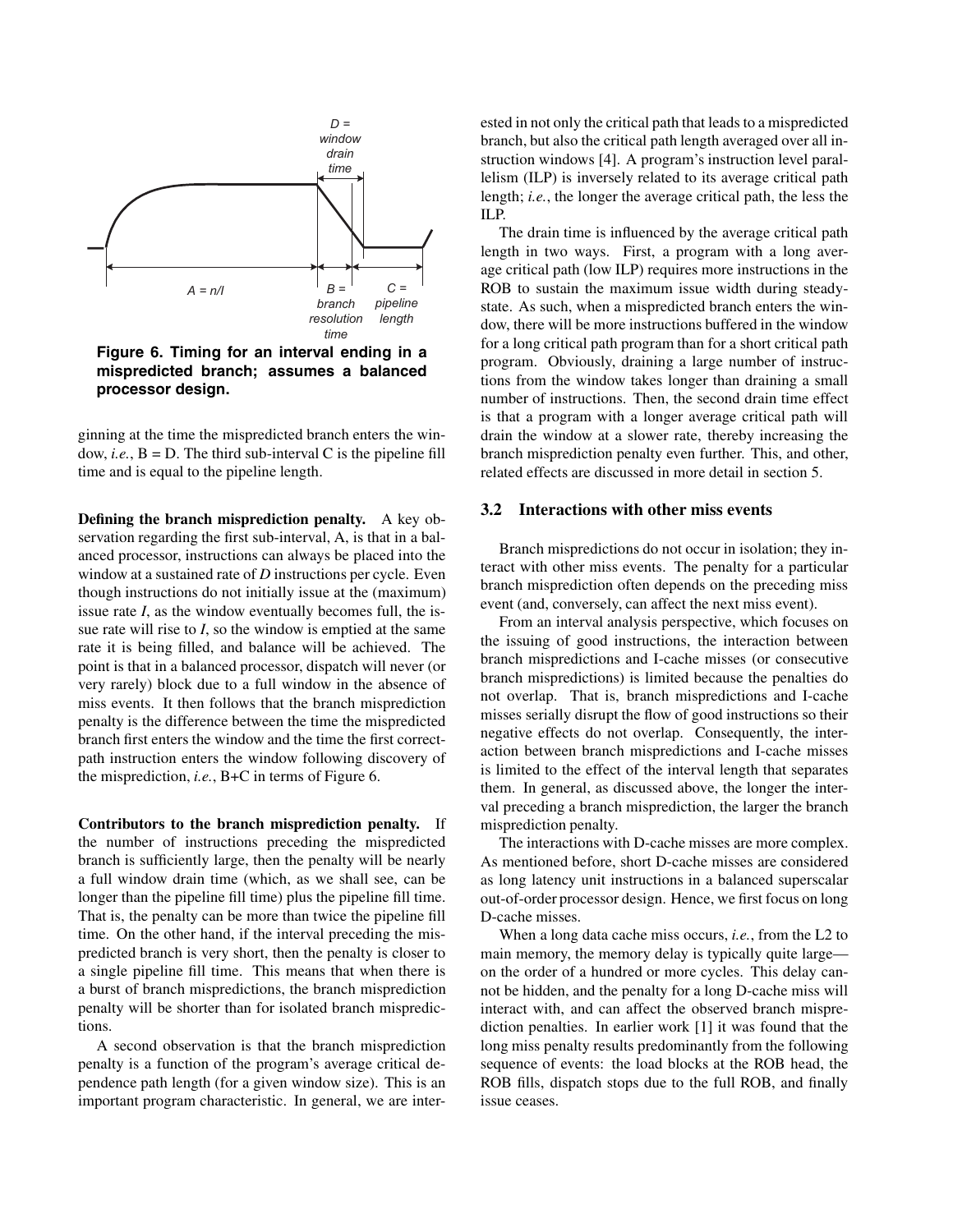

**Figure 7. A long D-cache miss followed by a mispredicted branch that depends on the miss data.**

Now we consider the effect on branch misprediction penalty when the mispredicted branch immediately follows a long D-cache miss. By 'immediately' we mean within the W (window/ROB-size) instructions that follow the first long D-cache miss; these instructions (including the branch) will make it into the ROB before it blocks. If the branch is not in the ROB when it fills and blocks dispatch, then the branch penalty and the long D-cache miss penalties will serialize. If the mispredicted branch does make it into the ROB, then there are two cases to consider. In one case the long D-cache miss feeds the mispredicted branch, *i.e.*, the load miss reads data on which the branch depends. In this case, the miss penalties serialize. This is illustrated in Figure 7. This case has an interval that ends with the mispredicted branch. If the branch enters the window close to the time the load issues, then the only extra latency is a pipeline fill time, which is small compared with the memory latency. In the second case, the mispredicted branch is not fed by the long D-cache miss, and in this case the misprediction penalty is hidden under the long D-cache miss penalty.

## **4 Critical path characterization**

As observed earlier, the average critical dependence path is a program characteristic that affects the branch misprediction penalty. In this section, we will provide more detail regarding this measure, including data for benchmark programs.

We are interested in the average critical path, as a function of the instruction window size. Here we use the term window in the sense it was originally used [7], *i.e.*, it is a contiguous region of dynamic instructions, usually of some fixed size, where the first (oldest) instruction in the window is unexecuted. Other instructions in the window may or may not be executed. In terms of a superscalar processor implementation, the instructions held in the ROB correspond to instructions in the window. In contrast, the instructions in the issue buffer are the subset that have not yet issued.

The critical path metric was suggested by Michaud *et al.* [4]. First, for a given window of instructions, we use the data dependence arcs to find the critical path of instructions; *i.e.*, the longest sequence of dependent instructions. For an overall program, we take a fixed window size and 'slide' it continuously over the dynamic instruction stream, and determine the average critical path length over the program. This can be done efficiently by computing the critical path length incrementally while sliding over the dynamic instruction stream. By doing so, the algorithm also computes the critical path length simultaneously for a range of window sizes; the algorithm is based on the fact that the critical path length is always larger in a large window than in a smaller window.

We define  $K(W,P)$  to be the average critical path length for program P and window size W. If we assume all instructions have unit latency, then intuitively, the average rate at which instructions can be issued and committed for program P is  $i = W/K(W, P)$ . Hence, K(W,P) is a good measure of inherent ILP in program P. This measure was first proposed in [4], and we have found it to be a good one.

For the SPEC integer benchmarks, we have evaluated K(W,P). The results are plotted in Figure 8 on a log-log scale for unit execution latencies. As was observed in Michaud *et al.* [4], these curves are a straight line (at least in the region where practical superscalar processors are likely to be built). Hence, there is a power law relationship between W and K(W,P); *i.e.*,  $K(W, P) \approx \alpha^{-1} \cdot W^{1/\beta}, \beta \ge 1$ . The values of  $\alpha$  and  $\beta$  are program dependent. In Michaud *et al.*, it is assumed that  $\beta \approx 2$ ; however, we observe that  $\beta$ takes on a range of values from 1.3 to 2.4. The value of  $\alpha$  is in the range 0.9 to 1.5 for our data, see Table 3. Generally speaking, the higher the value of  $\beta$ , the shorter the critical path and the more ILP is present.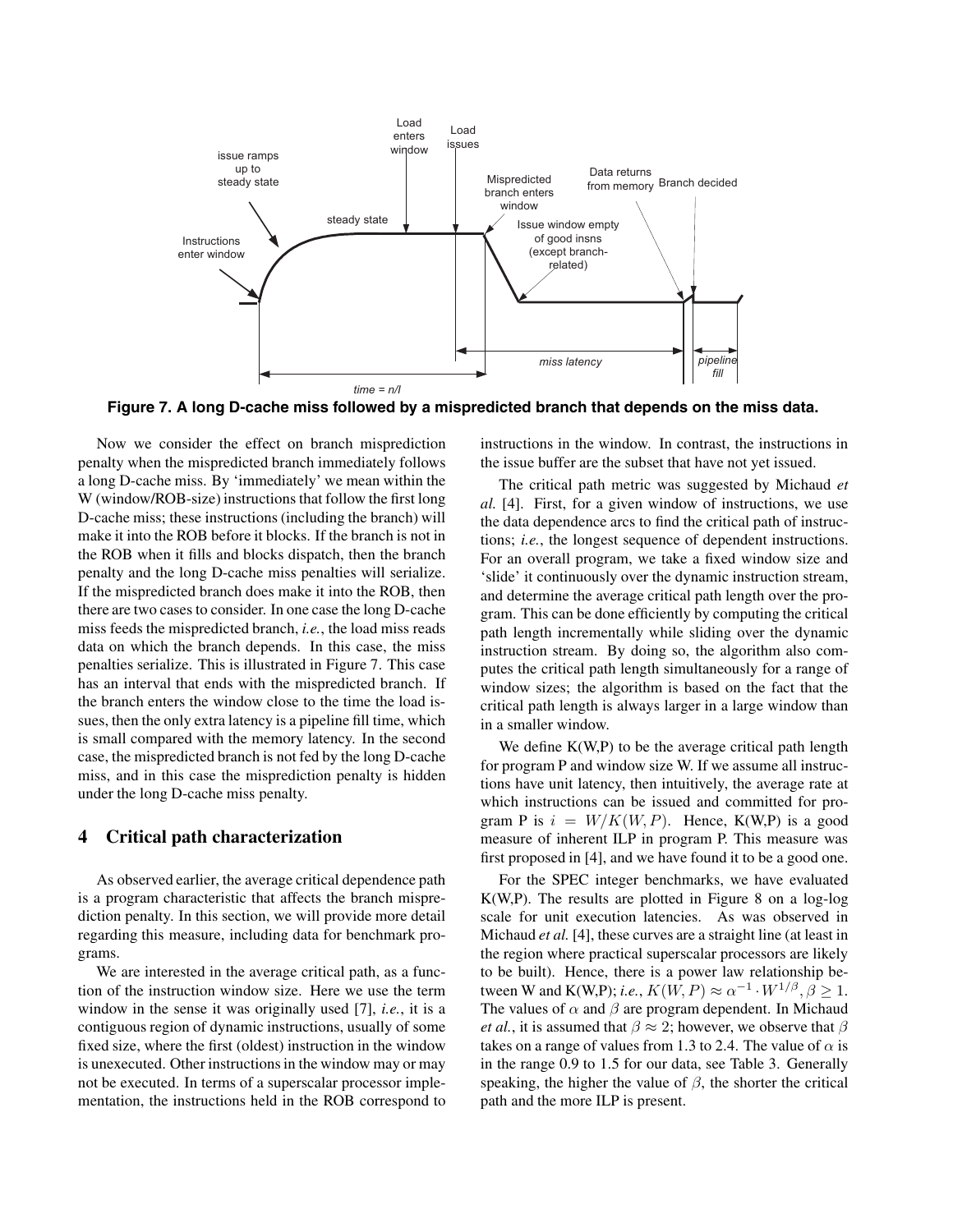| <b>VDI</b> | perl | parser | twolf gzip |  | gap crafty vortex eon bzip2 mcf                                                              |  | $\csc$ |
|------------|------|--------|------------|--|----------------------------------------------------------------------------------------------|--|--------|
|            |      |        |            |  | $\alpha$   1.42   1.45   1.33   1.23   1.32   1.39   1.30   1.41   1.46   1.13   1.04   0.92 |  |        |
|            |      |        |            |  | $\beta$   1.32   1.37   1.48   1.49   1.51   1.55   1.60   1.69   1.70   1.76   1.85   2.40  |  |        |

**Table 3. Power law estimate of K(W,P) as a function of** α **and** β**; benchmarks are sorted by increasing** β**.**



**Figure 8. The average critical path length K(W,P) as a function of window size on a loglog scale.**

# **5 Quantifying the branch misprediction penalty**

We now quantify the branch misprediction penalty. We first quantify the absolute branch misprediction penalty and subsequently discuss the relative branch misprediction penalty.

## **5.1 Absolute branch misprediction penalty**

The absolute branch misprediction penalty is defined as the number of cycles lost due to a mispredicted branch. Referring to Figure 6, this is the branch resolution time B plus the pipeline length C. The pipeline length is fixed, and the branch resolution time determined by (i) the interval length preceding the branch misprediction, which is correlated with the burstiness of miss events, and (ii) the average critical dependence path which is a function of the inherent ILP in the program, the functional unit latencies, and the short (L1) D-cache misses. We will now quantify these two factors after which we present a stacked branch misprediction penalty model. For now, we limit ourselves to branch misses that do not overlap with long D-cache misses; overlapping misses will be treated later.

#### **5.1.1 Impact of interval length**

We first study the impact of the interval length on the branch misprediction penalty. As discussed in section 3.1 the penalty tends to be smaller in case of bursty misprediction



**Figure 9. Branch resolution time as a function of interval length.**

behavior. But, note that the length of a branch misprediction interval is determined by the position of the prior miss event, regardless of the type. Hence, when we say 'burstiness' we mean the collective burstiness of miss events, not just branch mispredictions. Figure 9 quantifies the average branch resolution time (averaged over all benchmarks) as a function of interval length—we assume unit execution latency in this graph.

This graph clearly shows that the branch misprediction penalty increases for longer interval lengths. Bursty miss behavior with shorter interval lengths on the other hand, tends to yield shorter branch misprediction penalties. The reason is that if the interval contains a small number of instructions, the window contains a small number of instructions when the mispredicted branch enters the window, making window drain time smaller.

#### **5.1.2 Impact of average critical dependence path**

The second factor in the branch misprediction penalty is the average critical dependence path. We first assume unit execution latencies—this is to capture the inherent program ILP. Recall that a low-ILP program (one with a long average critical path length) is expected to fill the ROB with more instructions than a high-ILP program. The more instructions in the ROB in conjunction with the low ILP during window drain results in an overall longer drain time or branch resolution time.

Figure 10 displays a scatter plot that shows the window drain time on the Y axis as a function of the average critical path length on the X axis; again we assume unit latency in this graph. Along the X axis, the low-ILP programs are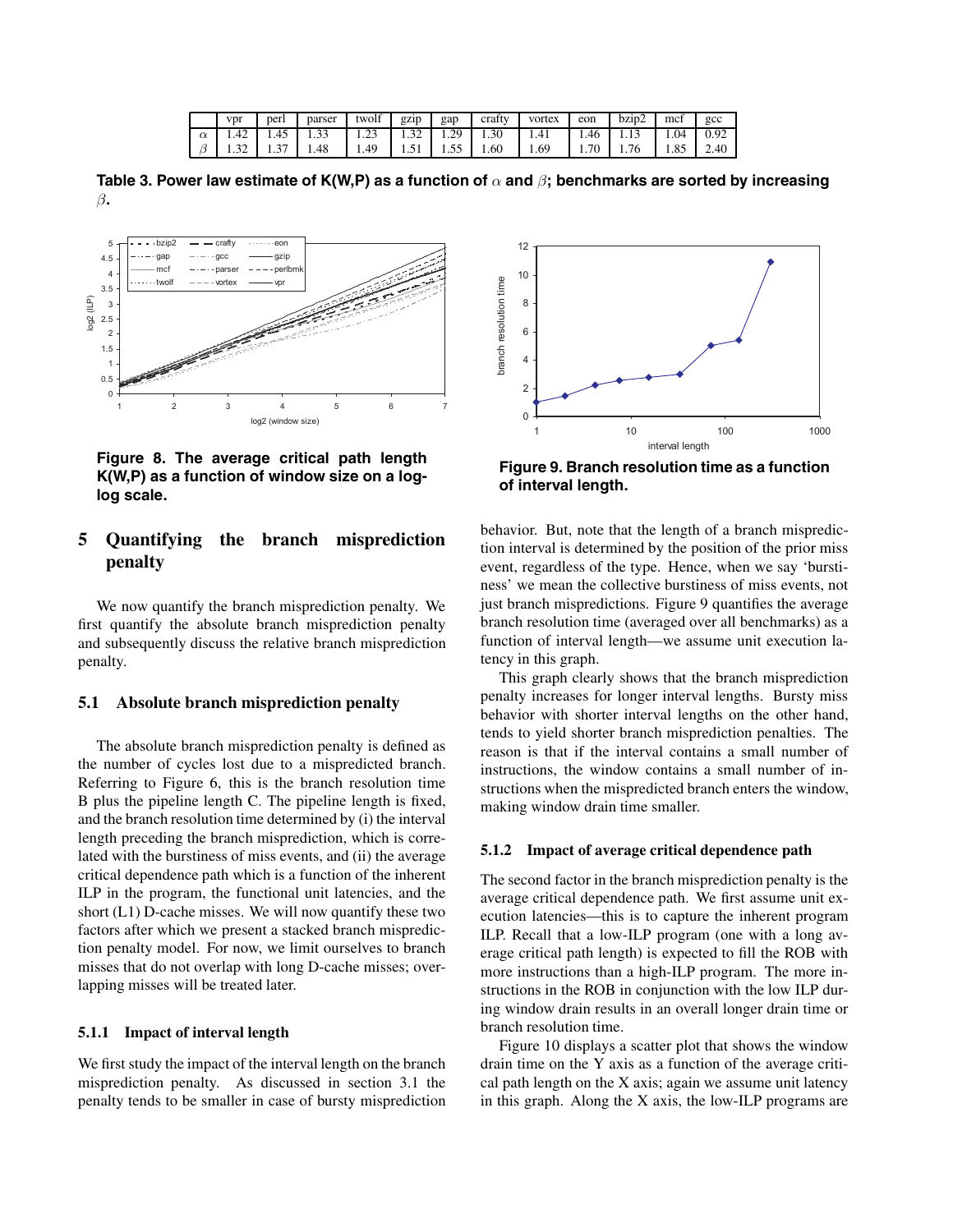

**Figure 10. Scatter plot showing window drain time versus critical path length.**

situated on the right hand side of the graph. The critical path on the horizontal axis is measured using the  $K(W, P)$ we described in section 4. The window size chosen for computing the critical path length is the size at the time the branch enters the window. The data shown in this graph are for relatively long interval lengths in the range [90,110]; this is to exclude the effect of short interval lengths as discussed above. The benchmark perlbmk does not appear in this graph because of the very high branch misprediction rates for this benchmark which results in very short interval lengths only – there are no interval lengths within the range [90,110]. This graph clearly shows there is a strong correlation between window drain time and inherent ILP. For example, a program like vpr has very low ILP—the  $\beta$ value in the power law estimation of  $K(W, P)$  for vpr equals 1.3 which is the lowest  $\beta$  observed among the benchmarks, see Table 3. As a result, window drain time is significantly longer than for the other benchmarks. As mentioned before, vpr spends most of its time in a loop with loop-carried dependencies, *i.e.*, the amount of ILP is limited by program parallelism rather than machine parallelism. On the other side of the spectrum we observe the following benchmarks: eon, mcf, bzip2, vortex and gcc. These benchmarks show the shortest average drain time (see the projected data points on the vertical axis). This correlates very well with the high  $\beta$  values reported in Table 3. These benchmarks are indeed the benchmarks with the highest inherent ILP. The remaining benchmarks show moderate average drain times; the  $\beta$ values for these benchmarks are around 1.5. The correlation coefficient of the data shown in Figure 10 is 84.7% (71.8% if we exclude vpr). We can thus conclude that there is indeed a strong correlation between the program's inherent ILP and the average drain time—benchmarks with low ILP tend to have a large drain time, benchmarks with high ILP tend to have a shorter drain time.



**Figure 11. The impact of non-unit latency on the branch resolution time.**

**Non-unit latencies.** In the above experiments we assumed unit latencies to quantify inherent ILP. However, the branch misprediction penalty is also dependent on the functional unit mix. To illustrate this, we now assume non-unit execution latencies, *i.e.*, we assume the execution latencies given in Table 2 (multiply 3 cycles and divide 20 cycles) and in addition we vary the L1 D-cache access latency from 1 to 4 cycles and measure the effect on the average branch resolution time and window drain time. The results are shown in Figure 11 in which the branch resolution time is shown as a function of the average instruction execution latency. This graph clearly demonstrates that the branch misprediction penalty increases with increased instruction execution latencies.

**Short D-cache misses.** Until now we assumed an ideal L1 D-cache, *i.e.*, every load from L1 is a hit. If a non-ideal L1 D-cache is assumed, the loads that hit in the L2 cache can be modeled as long latency instructions, with the execution latency being the access time to the L2 cache. When modeling the L2 hits in this way, we obtain similar results to those shown in Figure 11 (results are not explicitly given here due to space constraints). In other words, the branch misprediction penalty increases with increasing L2 cache access latencies.

Similarly, we can compute the impact of the L1 D-cache miss rate on the branch resolution time. Again, we obtain similar results to Figure 11. As such, we conclude that the branch resolution time increases with increasing L1 Dcache miss rate.

#### **5.1.3 Stacked branch misprediction penalty model**

When all the components of the branch misprediction penalty are put together we obtain the results given in Figure 12. This data is for a four-wide processor, and the stacked branch misprediction penalty model breaks the total penalty into five components: (i) the front-end pipeline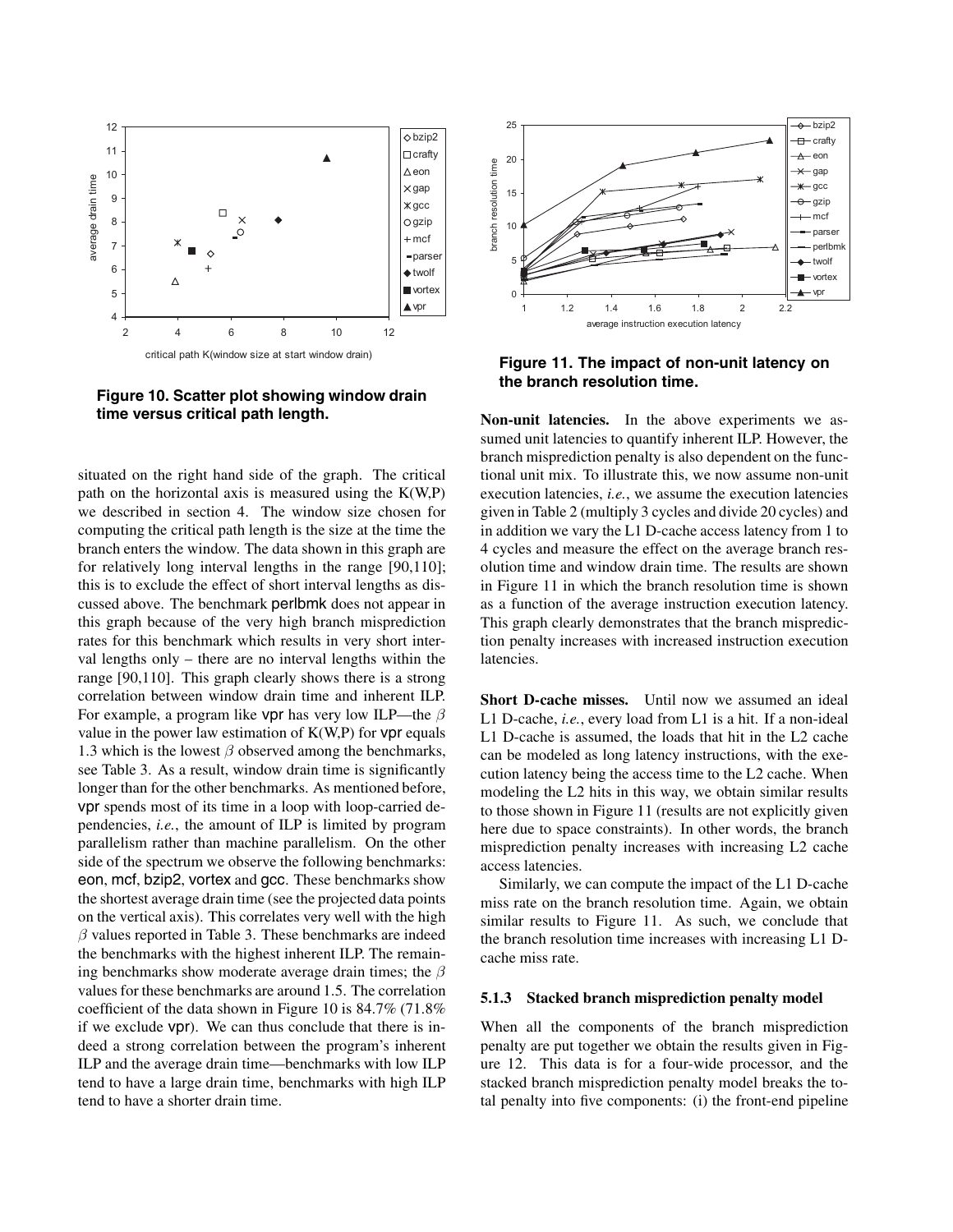

**Figure 12. Stacked branch misprediction penalty model.**

fill time, (ii) the drain time, (iii) the penalty under unit latency assumptions—this quantifies the inherent ILP when draining the window, (iv) the additional penalty for nonunit latency, and (v) the additional penalty for non-ideal L1 D-cache. Note that the top line of this graph is identical to the top line in Figure 1. This graph shows that the components vary widely among the benchmarks. For example, for vpr the branch misprediction penalty increases significantly due to its low inherent ILP; the low ILP results in the window filling up which in its turn, results in a long drain time. In terms of the non-unit latencies, the branch misprediction penalty increases substantially for mcf due to its very high L1 D-cache miss rate. Also for gcc, gzip, parser and vpr, the branch misprediction penalty seems to increase significantly due to L1 D-cache misses; the reason is that the mispredicted branch is dependent on loads missing in the Dcache. For the eon and perlbmk benchmarks on the other hand, the branch misprediction penalty increases more from non-unit latencies than from D-cache misses. This suggests that there are no D-cache misses on the critical path leading to the mispredicted branch for these benchmarks.

#### **5.2 Relative branch misprediction penalty**

The above sections discussed the absolute branch misprediction penalty. Now we discuss the relative branch misprediction penalty, which is defined as the absolute branch misprediction penalty divided by the total time spent within the interval that ends with a mispredition. In other words, referring to Figure 6, we quantify the fraction of penalty time B+C compared to the total interval execution time A+B+C. Figure 13 quantifies the relative branch misprediction penalty as a function of interval length.

As seen from this graph, the relative penalty decreases with increasing interval length. In fact, for small interval lengths, most of the time is spent recovering from the mispredicted branch. Because the absolute penalty is



**Figure 13. Relative branch misprediction penalty as a function of interval length.**

smaller for shorter interval lengths (see Figure 9), the relative penalty is higher when the absolute penalty is lower. Note that even for fairly long intervals, the relative branch misprediction penalty is still fairly large, *e.g.*, an interval length of 300 instructions has a 20% relative branch misprediction penalty in a unit latency experiment, and a 31% relative branch misprediction latency in a non-unit latency experiment, see Figure 13. Note also that the relative penalty increases with increasing instruction execution latencies. This is explained by the increasing drain time penalty with an increasing instruction latency.

## **6 Classifying branch mispredictions**

As mentioned before, the branch misprediction penalty depends on the interaction between the branch misprediction and other miss events. We now classifiy branch mispredictions based on the preceding miss event's type. We can make the following classification: (i) a branch misprediction follows a branch misprediction [br-br], (ii) a branch misprediction follows an L1 I-cache miss [br-il1], (iii) a branch misprediction follows an L2 I-cache miss [br-il2], (iv) a branch misprediction follows an L2 D-cache miss [brdl2]. The latter case can be further subdivided depending on whether (v) the branch comes more than ROB-size instructions after the L2 D-cache miss [br-dl2,  $>W$ ], or (vi) the branch comes less than ROB-size instructions after the L2 D-cache miss [br-dl2, <W]. Once more, (vi) can be further subdivided into (vii) the branch depends on the L2 D-cache miss, and thus the penalties serialize [br-dl2, <W, dep], and (viii) the branch is independent on the L2 D-cache miss, and thus the branch penalty is hidden under the L2 D-cache miss [br-dl2,  $\langle W, \text{indep} \rangle$ ].

Figure 14 shows fractions of branches according to this classification. We observe that for the majority of all the benchmarks, a branch misprediction is usually preceded by a branch misprediction or an L1 I-cache miss. Very few branch mispredictions are preceded by an L2 I-cache miss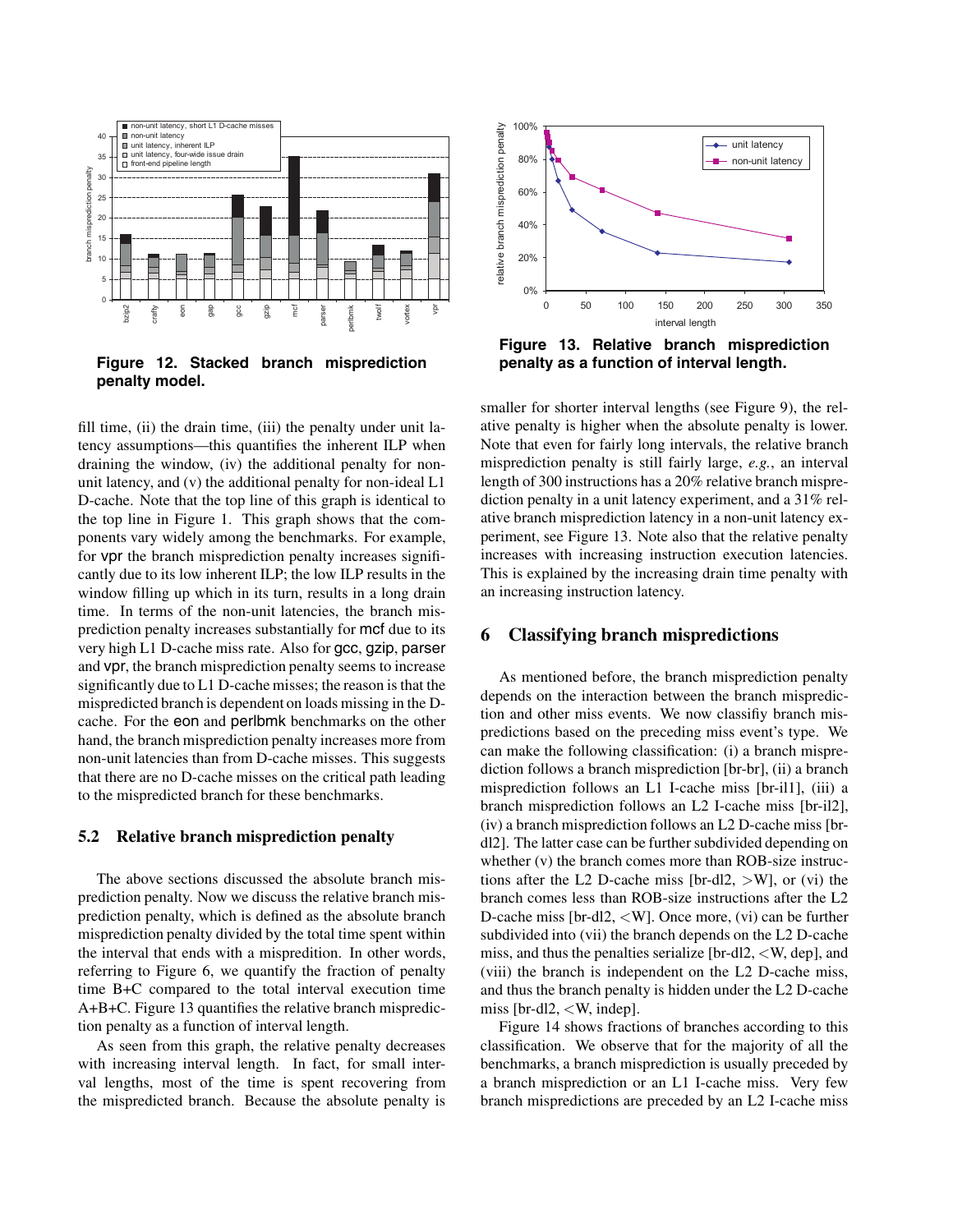

**Figure 14. Classifying branch mispredictions based on their interaction with other miss events.**

because L2 I-cache misses are very rare. Three benchmarks (vpr, gcc and mcf) have a significant fraction of branch mispredictions that follow an L2 D-cache miss by more than W instructions. All these interactions have the same impact on the branch misprediction penalty—the interval length is the only factor that affects the interaction, *i.e.*, the longer the interval length, the larger the branch misprediction penalty. Branch mispredictions that follow an L2 D-cache miss within ROB-size instructions result in a different penalty. A branch misprediction that is independent of the L2 D-cache miss is hidden under the L2 miss. This seems to be the case for gap  $(7.5\%)$ , vpr  $(5.2\%)$ , twolf (3.5%), etc. A branch misprediction that depends on an L2 D-cache miss sees a penalty that is nearly the same as the front-end pipeline length. This is a substantial fraction of the total number of branch mispredictions for a couple of benchmarks: 56.9% (mcf), 11.9% (vpr), 8.3% (gcc), etc.

## **7 Impact of miss event burstiness on branch misprediction penalty**

One of the main conclusions from the previous sections is that the branch misprediction penalty is highly affected by the length of the inter-miss intervals. In other words, miss event burstiness affects the branch misprediction penalty. When talking about miss event burstiness, we are not just refering to branch mispredictions, but to the collective burstiness of miss events. Miss event burstiness is affected by the branch predictor implementation and the cache organization, *i.e.*, different miss rates lead to different miss event clustering, or even the same miss rate may lead to different miss event clustering. This section studies in more detail the interaction between miss event burstiness and the branch misprediction penalty. We first focus on the impact of the branch predictor implementation on the branch misprediction penalty and then consider the impact of the cache



**Figure 15. The branch misprediction penalty as a function of the branch misprediction rate.**

organization on the branch misprediction penalty.

#### **7.1 Effect of branch predictor implementation**

Thus far, we have been simulating one particular branch predictor, namely the one given in Table 2. However, the branch misprediction penalty is not independent of the specific branches that are mispredicted. A branch predictor with burstier miss behavior may suffer a different average branch misprediction penalty than another branch predictor (with the same misprediction rate) that shows less bursty miss behavior. Consequently, there is a relationship between the average penalty and the branch predictor that is used.

To quantify this effect, we measured the branch misprediction penalty and the branch misprediction rate for four different branch predictors—we used a collection of hybrid (bimodal+gshare) and bimodal predictors each resulting in a different misprediction rate. The results are shown in Figure 15 for the various benchmarks; the multiple dots per benchmark show the four branch predictors. There are several interesting observations to be made from this graph. First, the branch misprediction penalty for a given program generally increases with better predictors that decrease the miss rate. This is to be expected as a poorer predictor (resulting in a higher miss rate) will generally increase the burstiness of the branch mispredictions. This is not always the case, however; for example for twolf, there is the case where the misprediction penalty is (slightly) higher for a higher miss rate. Second, it is also interesting to observe that different benchmarks with the same misprediction rate can see different misprediction penalties. For example, when looking at a misprediction rate around 5%, mcf seems to have the highest misprediction penalty due to its poor L1 D-cache behavior, followed by vpr due to it low inherent ILP, followed by gzip and parser due to their sensitivity to the functional unit mix, etc. Similarly, around a mispredic-